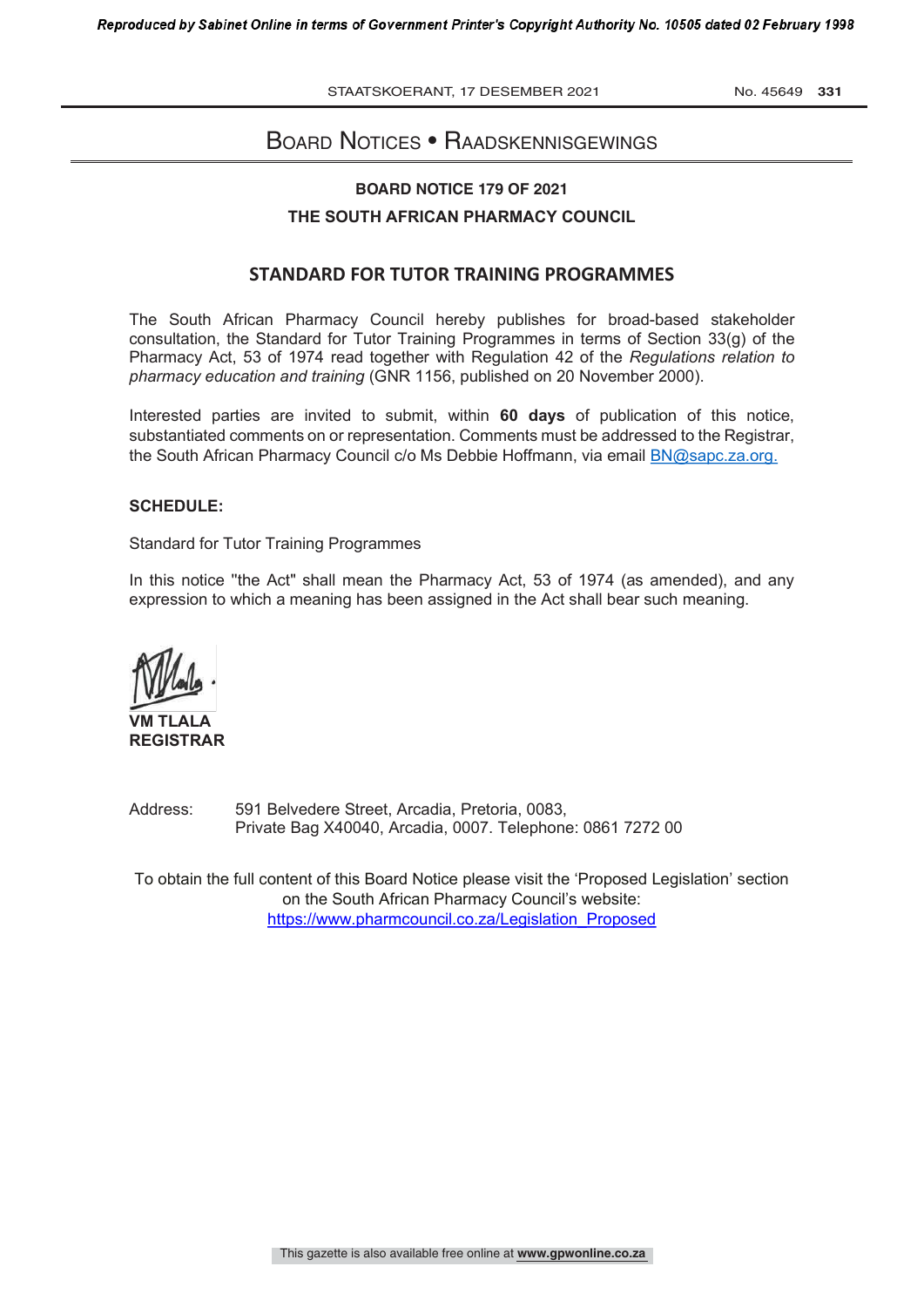

# **STANDARD FOR TUTOR TRAINING PROGRAMMES**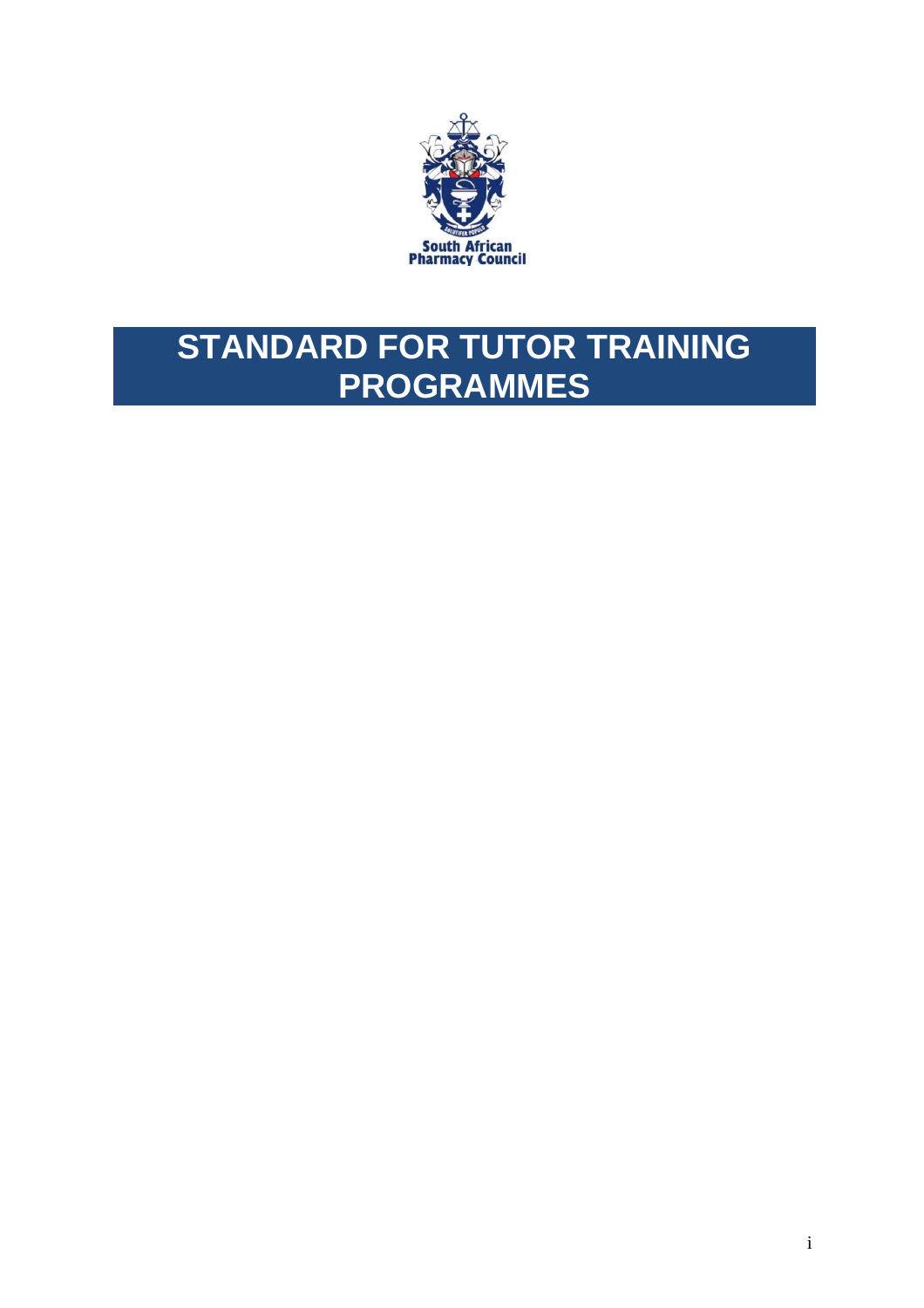# **Table of Contents**

| 2. |                                                                |  |
|----|----------------------------------------------------------------|--|
| 3. |                                                                |  |
| 4. |                                                                |  |
| 5. |                                                                |  |
| 6. |                                                                |  |
| 7. |                                                                |  |
| 8. |                                                                |  |
| 9. |                                                                |  |
|    | 10. QUALIFICATIONS AND EXPERIENCE OF PRESENTERS/FACILITATORS 8 |  |
|    |                                                                |  |
|    |                                                                |  |
|    |                                                                |  |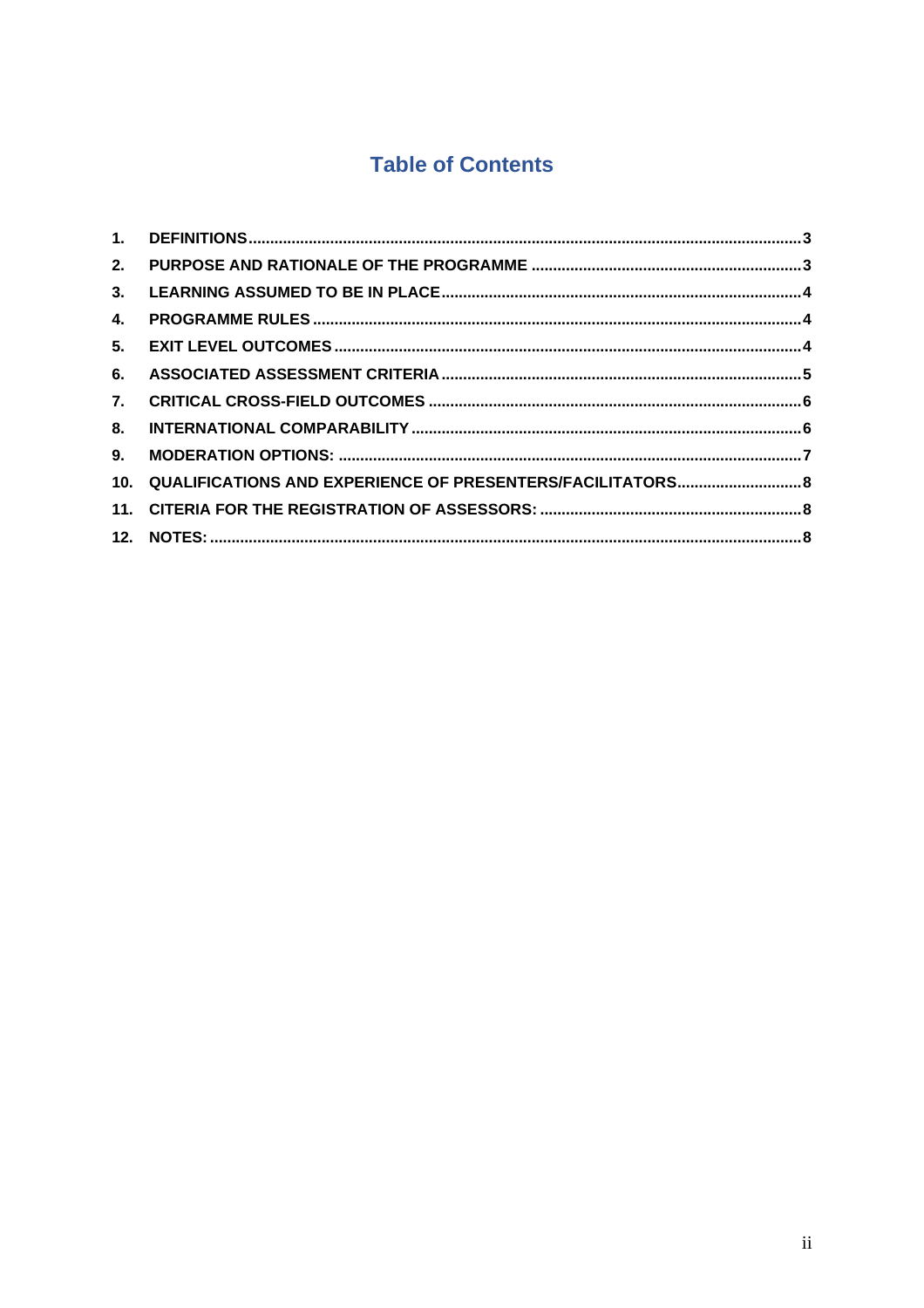# <span id="page-3-0"></span>**1. DEFINITIONS**

Assessor<sup>1</sup>: means any pharmacist registered by council in accordance with criteria determined and published for this purpose by council to measure outcomes of pharmacy education and training**.**

**Council**<sup>1</sup> **:** the South African Pharmacy Council (SAPC).

**In-service training**<sup>1</sup>: means the training undertaken by a pharmacist's assistant (learner basic) or pharmacist's assistant (learner post-basic) under the direct personal supervision of a tutor at a pharmacy approved by council for purposes of such training.

**Internship**<sup>1</sup>: means the practical training undertaken by a pharmacist intern in terms of a contract under the direct personal supervision of a tutor in a pharmacy approved by council for purposes of such training or at an institution registered as a provider of a qualification in pharmacy.

**Pharmacist's Assistant**<sup>1</sup>: means a natural person registered in one of the following categories:

- (a) pharmacist's assistant (learner basic);
- (b) pharmacist's assistant (basic);
- (c) pharmacist's assistant (learner post-basic); or
- (d) pharmacist's assistant (post basic)

**Pharmacist Intern<sup>1</sup>:** means a person registered as such and who is undergoing an internship.

**South African Pharmacy Council (SAPC):** the regulator established in terms of the Pharmacy Act, 53 of 1974 to regulate pharmacists, pharmacy support personnel and pharmacy premises in South Africa.

**Tutor**<sup>1</sup>: means the pharmacist approved by council to supervise the internship of a pharmacist intern or the in-service training of a pharmacist's assistant.

## <span id="page-3-1"></span>**2. PURPOSE AND RATIONALE OF THE PROGRAMME**

#### **Purpose:**

The learning programme is for those pharmacists wishing to act as a tutor to supervise the internship of a pharmacist intern or the in-service training of a pharmacist's assistant.

<sup>1</sup> Definition sourced from: South African Pharmacy Council. (2000). Regulations relating to pharmacy education and training. GNR1156 of 20 November 2000. Accessed at:

https://www.pharmcouncil.co.za/media/default/ Documents/Pharmacy\_Education\_\_Training%20(2000).pdf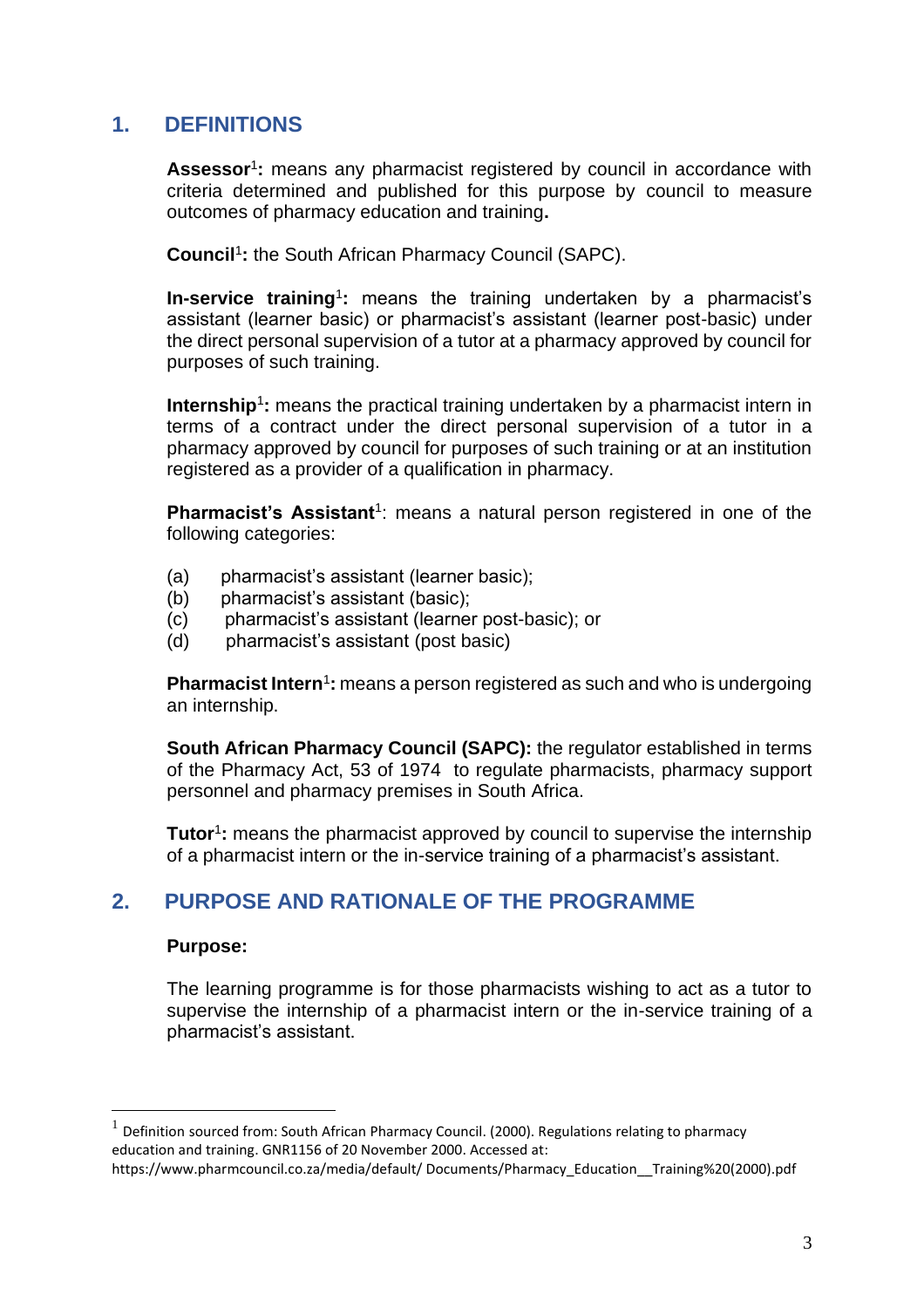The purpose of the qualification is to prepare and fully equip a pharmacist, eligible to serve as a tutor, with the knowledge and skills required to fulfil the role of tutor.

## **Rationale:**

A pharmacy tutor is a practicing pharmacist who will serve as a role model for the pharmacist intern and/or during the in-service training of a pharmacist's assistant. In addition to serving as a role model, the tutor will be required to participate in the mentoring of, structuring of the programme for, and the assessment of the intern/ pharmacist's assistant. The quality of internship/inservice training is dependent on the tutor. In order to provide consistency in the internship/ in-service training experience it is, therefore, essential that tutors are suitably qualified, experienced and prepared for their role as mentors, role models and educators of interns/ pharmacist's assistants. The tutor should be supported and provided with the necessary knowledge and skills for successful performance of the multifaceted role as a tutor. Provision of training to tutors has been shown to improve perceived ability to provide feedback, assess progress and manage a trainee who is not achieving the required progress<sup>2</sup>. Additionally, the assessment of learning component of a training programme provided to pharmacist tutors was considered by the tutors to be one of the most useful sections of the training programme and also showed improvement in self-rated competence post training<sup>3</sup>. This supports the need for a training programme aimed at pharmacist tutors.

# <span id="page-4-0"></span>**3. LEARNING ASSUMED TO BE IN PLACE**

#### **Admission Requirements:**

Bachelor of Pharmacy degree or recognised equivalent.

## <span id="page-4-1"></span>**4. PROGRAMME RULES**

Participants must be registered with the South African Pharmacy Council as practicing pharmacists.

# <span id="page-4-2"></span>**5. EXIT LEVEL OUTCOMES**

- (a) Understand, interpret and apply the legislative and guidance environment relating to pharmacy internship, in-service training of pharmacist's assistants and the role and responsibilities of a tutor. (0.2 CREDITS)
- (b) Develop and apply applicable teaching and mentoring strategies. (0.3 CREDITS)

<sup>&</sup>lt;sup>2</sup> Davison, K., Bullen, K. and Ling, J. (2019). Pre-registration pharmacist tutor training: a pilot study. The Clinical Teacher 16: 47-52.

<sup>&</sup>lt;sup>3</sup> Knott, G., Crane, L., Heslop, I. and Glass, B. (2018). Design and evaluation of a pharmacist tutor training programme. Pharmacy Education 18(1): 189-196.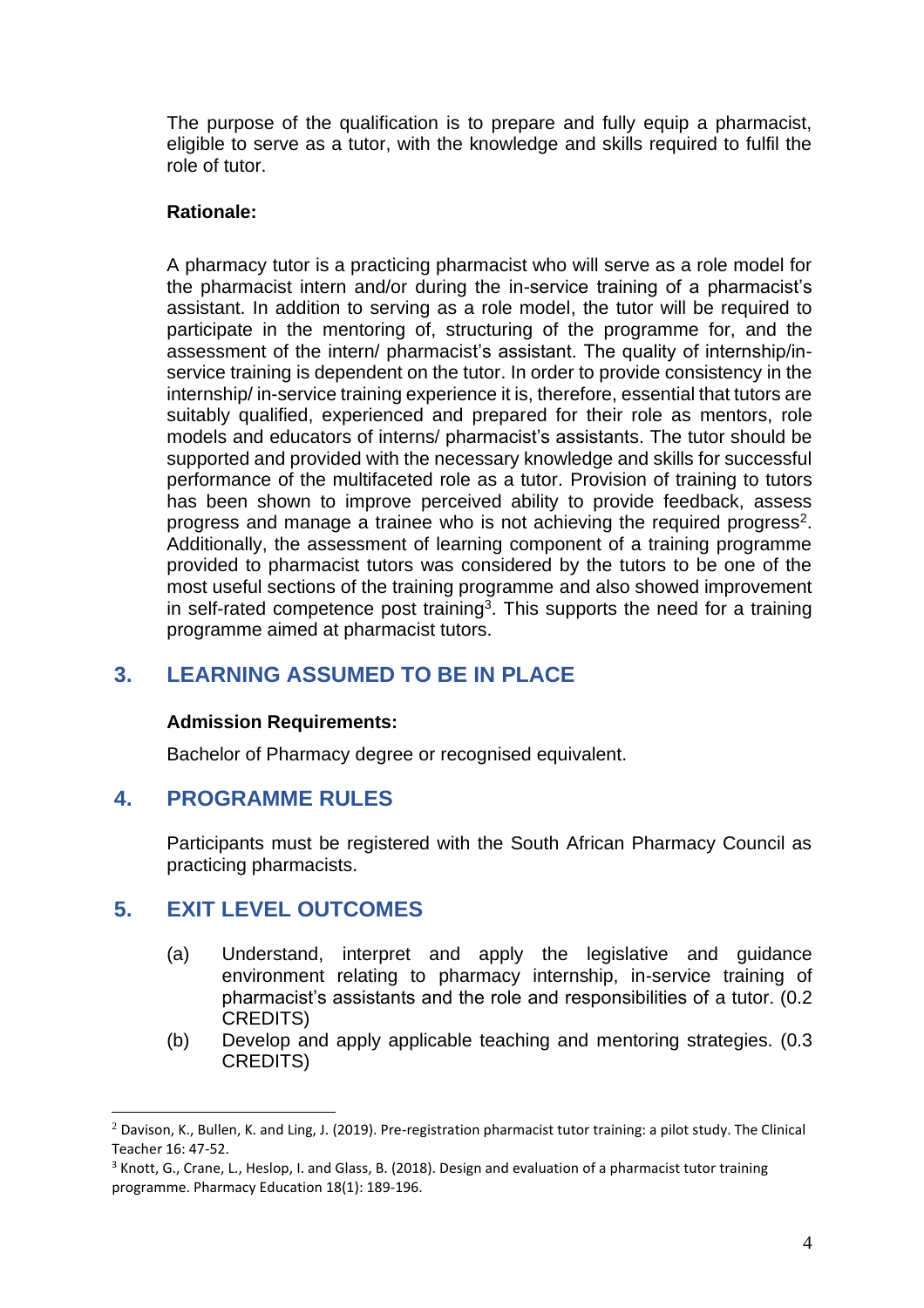- (c) Know and apply appropriate learning strategies for learners with different learning styles. (0.2 CREDITS)
- (d) Design and monitor a training programme relevant for each intern/ learner pharmacist's assistant. (0.2 CREDITS)
- (e) Utilise relevant assessment and feedback techniques. (0.2 CREDITS)
- (f) Manage complex situations encountered as a tutor. (0.2 CREDITS)
- (g) Integrate reflective practice into daily activities as a tutor. (0.2 CREDITS)

# <span id="page-5-0"></span>**6. ASSOCIATED ASSESSMENT CRITERIA**

#### **Assessment Criteria for Exit Level Outcome 1:**

- 1.1 List and apply the rules for approval of tutors and premises for training of pharmacist interns and pharmacist's assistants.
- 1.2 Explain the legislative requirements and guidance relating to the general requirements and conditions for training of pharmacist interns and pharmacist's assistants.

#### **Assessment Criteria for Exit Level Outcome 2:**

- 2.1 Define formal and informal learning in the context of internship and inservice learning.
- 2.2 Describe formal and informal learning opportunities applicable to internship and in-service training.
- 2.3 Define and compare coaching and mentoring.
- 2.4 Explain mentoring techniques.
- 2.5 List and describe role model behaviours.

## **Assessment Criteria for Exit Level Outcome 3:**

- 3.1 Identify and describe different learning needs and styles.
- 3.2 List and describe learning strategies.
- 3.3 Apply relevant learning strategies to specific learning needs and styles.

## **Assessment Criteria for Exit Level Outcome 4:**

- 4.1 Identify and describe the training needs and requirements for a pharmacist intern in the various sectors permitted for internship.
- 4.2 Identify and describe the training needs and requirements for pharmacist's assistants in the various sectors permitted for in-service training.
- 4.3 Apply knowledge of training needs for pharmacist interns and pharmacist's assistants' in-service training by designing relevant training programmes.
- 4.4 Describe methods that can be used to monitor training progress.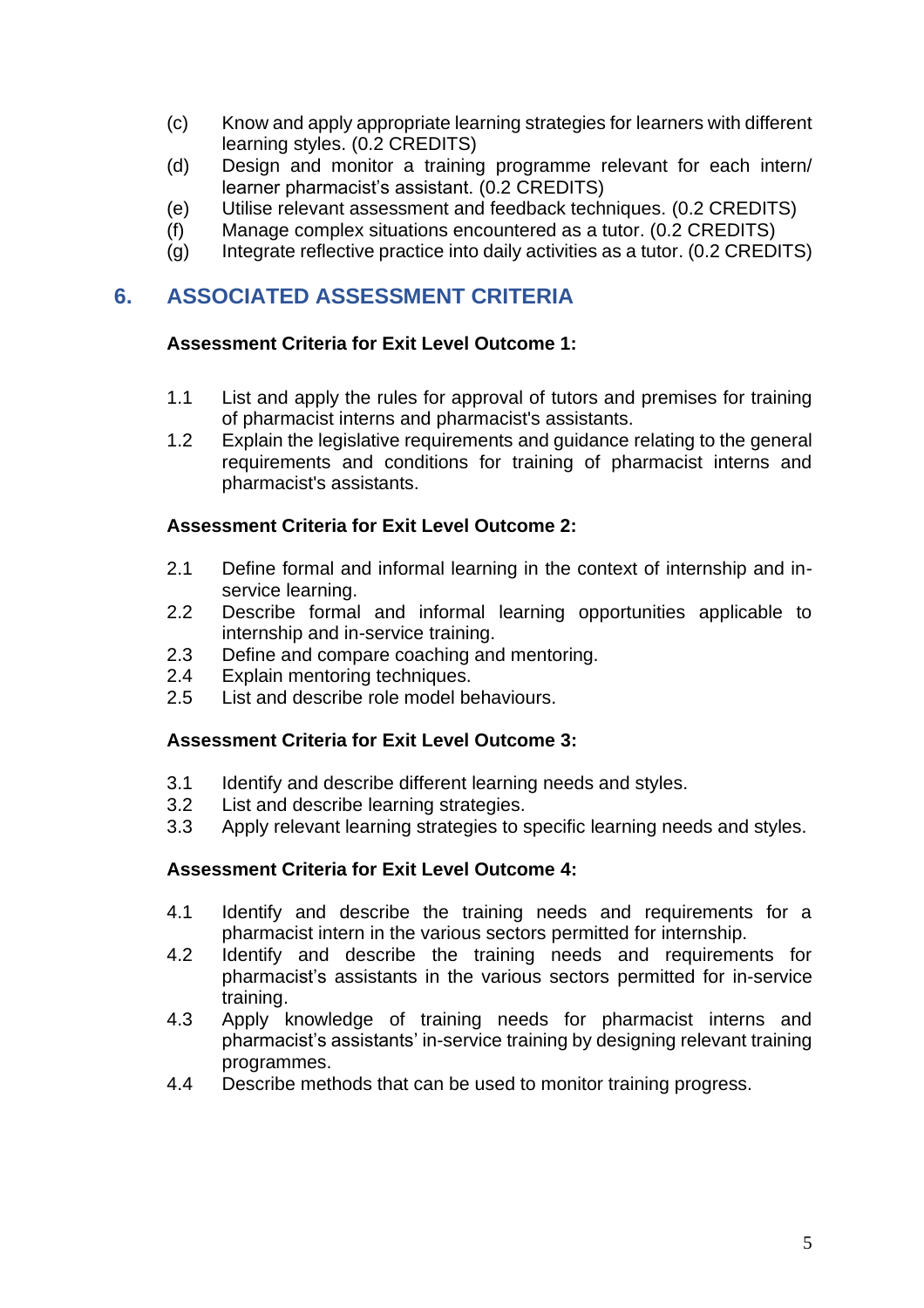## **Assessment Criteria for Exit Level Outcome 5:**

- 5.1 Demonstrates an understanding of current educational techniques relevant to workplace-based learning.
- 5.2 Describe and apply methods that can be used for assessment of workplace based competency.
- 5.3 List and describe appropriate techniques for providing feedback on workplace based assessment.

## **Assessment Criteria for Exit Level Outcome 6:**

- 6.1 Describe strategies for effective interpersonal relationships in the workplace.
- 6.2 List and describe challenges that may arise during tutor-intern interactions.
- 6.3 Apply knowledge of effective interpersonal relationships and educational strategies in the resolution of complex situations encountered as a tutor.

#### **Assessment Criteria for Exit Level Outcome 7:**

- 7.1 Define and describe the principles of reflective practice.
- 7.2 Apply reflective practice to activities as a tutor.

# <span id="page-6-0"></span>**7. CRITICAL CROSS-FIELD OUTCOMES**

- (i) Identify, analyse and solve problems related to the role and responsibilities of a tutor.
- (ii) Work effectively with others as a member of a team of health care professionals in serving as a tutor for pharmacist interns and during inservice training for pharmacist's assistants.
- (iii) Collect, analyse, organise and critically evaluate information in serving as a tutor for pharmacist interns and during in-service training for pharmacist's assistants.
- (iv) Communicate effectively using visual, and/or language skills in the modes of oral, written and/or practical presentation in a sustained discourse.
- (v) Use science and technology, including informatics, in pharmacies effectively and critically, showing responsibility towards the environment and health of others by promoting ethical conduct in all contexts.
- (vi) Promote public health and education on public health matters while in serving as a tutor for pharmacist interns and during in-service training for pharmacist's assistants.

# <span id="page-6-1"></span>**8. INTERNATIONAL COMPARABILITY**

In several countries where pharmacist tutors supervise pharmacist intern practice prospective tutors are required to complete a tutor training programme prior to registration as a tutor.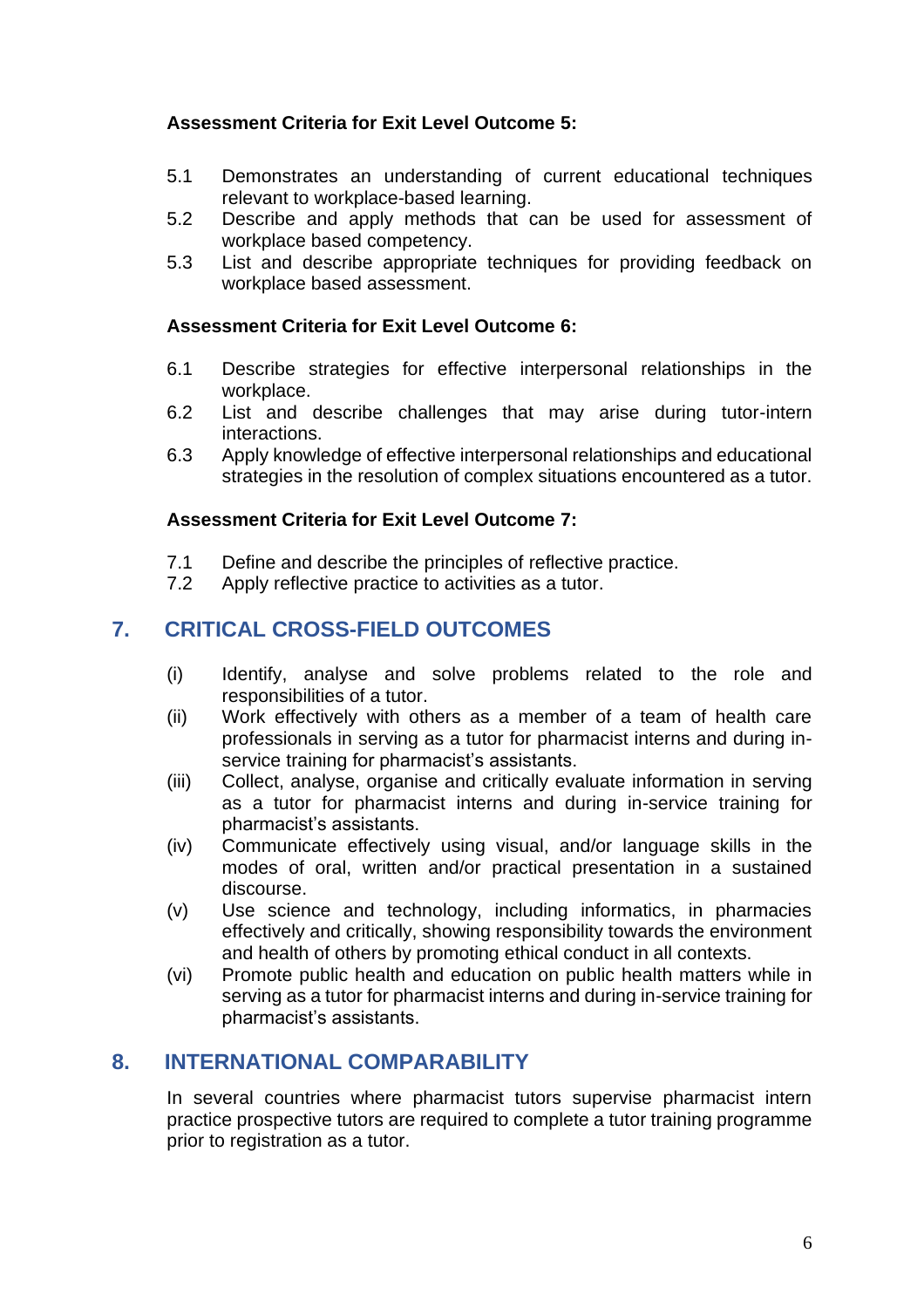The Pharmacy Board of Australia advises prospective pharmacy tutors to complete an Australian Pharmacy Council accredited training programme prior to seeking registration as a supervising pharmacist for pharmacist interns. One of the accredited training programmes is the programme developed by the Pharmacy Guild of Australia Pharmacy Academy. The preceptor (tutor) training programme consists of four modules:

- Module 1: Understanding requirements.
- Module 2: Establishing the learning relationship.
- Module 3: Learning in the workplace.
- Module 4: Managing the intern over time.

The Council of the Pharmaceutical Society of Ireland requires all prospective tutors to complete a tutor training programme prior to registration as a tutor. The required training can be undertaken as a self-directed online course or attendance of a training webinar.

The Royal Pharmaceutical Society (United Kingdom) requires pharmacist supervisors for foundation phase trainees (pre-registration training equivalent to internship in South Africa) to have received relevant training in workplacebased learning, assessments and feedback. Essential outcomes from such training should include:

- (i) Overview of the Foundation Pharmacy Framework and Programme.
- (ii) Roles & Responsibilities of Foundation pharmacists & Tutors.
- (iii) Assessment in the workplace (workplace-based assessment tools and RITA).
- (iv) Delivering feedback in the workplace.
- (v) Dealing with difficult situations what resources and support / lines of referral are available.
- (vi) Portfolio building

Additional outcomes that would be desirable are:

- (i) Identifying different learning needs and styles.
- (ii) Developing your coaching style.
- (iii) Peer observation of teaching.
- (iv) Reflective Practice E Support for Tutors.
- (v) Recognition for the role of Tutor.

#### <span id="page-7-0"></span>**9. MODERATION OPTIONS:**

Formative assessments must be internally moderated while summative assessments must be externally moderated.

Moderators must be registered pharmacists with at least three years' experience in the pharmacy education environment.